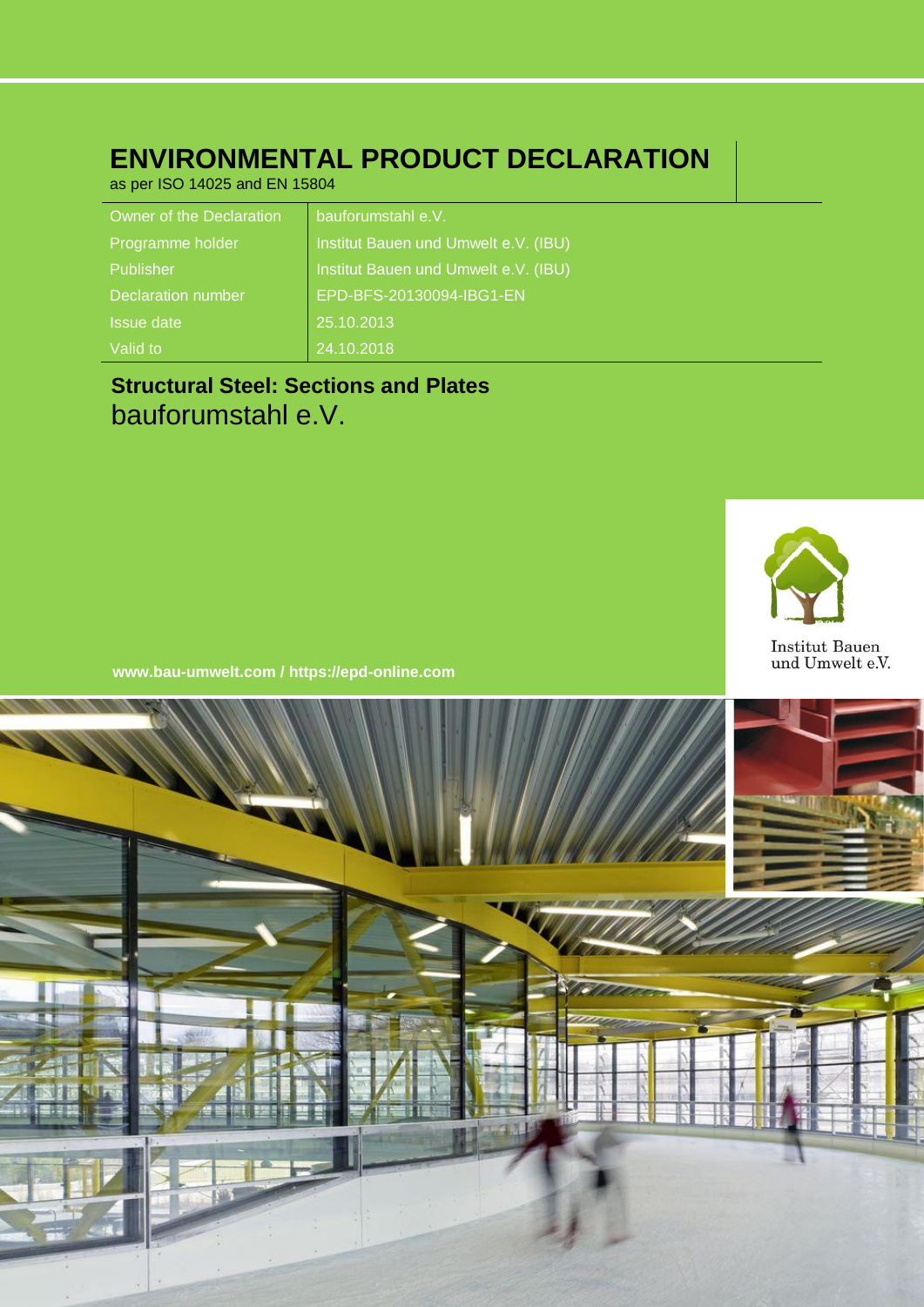

### **1. General Information**

#### **Programme holder**

IBU - Institut Bauen und Umwelt e.V. Panoramastr. 1 10178 Berlin Germany

#### **Declaration number**

EPD-BFS-20130094-IBG1-EN

#### **This Declaration is based on the Product Category Rules:**

Structural steels, 07-2012 (PCR tested and approved by the independent expert committee)

#### **Issue date**

25.10.2013

#### **Valid to** 24.10.2018

Wirermayer

Prof. Dr.-Ing. Horst J. Bossenmayer Prot. Dr.-Ing. Horst J. Bossenmayer<br>(President of Institut Bauen und Umwelt e.V.) internally internally internally x externally

UANN

Dr. Burkhart Lehmann (Managing Director IBU)

#### bauforumstahl e.V. **Structural Steel: Sections and Plates**

#### **Owner of the Declaration**

bauforumstahl e.V. Sohnstraße 65 D-40237 Düsseldorf

#### **Declared product / Declared unit**

The declared unit is 1 t of structural steel (sections and plates)

#### **Scope:**

This environmental product declaration covers steel products rolled out to structural sections, merchant bars and heavy plates, intended for bolted, welded or otherwise connected constructions of buildings, bridges and other structures.

This environmental product declaration is valid for the following products:

Plates produced by Dillinger Hütte and GTS Industries, Tata Steel on the Site Scunthorpe and Ilsenburger Grobblech GmbH.

Sections produced by ArcelorMittal with the sites in Ostrava, Differdange, Dabrowa, Esch-Belval, Bergara, Hunedoara, Madrid, Olaberria, Zaragoza, Warszawa and Rodange, Tata Steel with the sites in Scunthorpe and Lackenby as well as Peiner Träger GmbH and Stahlwerk Thüringen GmbH.The owner of the declaration shall be liable for the underlying information and evidence; the IBU shall not be liable with respect to manufacturer information, life cycle assessment data and evidences.

#### **Verification**

The CEN Norm EN 15804 serves as the core PCR Independent verification of the declaration and data according to ISO 14025

Dr. Frank Werner (Independent tester appointed by SVA)

#### **2. Product**

#### **2.1 Product description**

This EPD applies to 1 t of structural steel (sections and plates). It covers steel products of the grades S235 to S960 rolled out to structural sections, merchant bars and heavy plates.

#### **2.2 Application**

Structural steels are intended for bolted, welded or otherwise connected constructions of buildings, bridges and other structures, or in composite steel and concrete structures.

#### Examples:

- single storey buildings (industrial and storage halls, etc.)

- multistorey buildings (offices, residential buildings, shops, car parks, high rise, etc.)

- bridges (railway bridge, road bridge, pedestrian bridge, etc.)

- other structures (power plants, stadiums, convention centers, airports, stations, etc.)

#### **2.3 Technical Data**

This EPD is valid for plates and sections of varied grades and different forms of delivery. Specific information on dimension tolerances, constructional data as well as mechanical and chemical properties can be found in the relevant literature and/or the standards /EN 1993/.

#### **Constructional data**

| <b>Name</b>                                               | Value  | <b>Unit</b>                |
|-----------------------------------------------------------|--------|----------------------------|
| Density                                                   | 7850   | kg/m <sup>3</sup>          |
| Modulus of elasticity                                     | 210000 | $\overline{N}/\text{mm}^2$ |
| Coefficient of thermal expansion                          | 12     | $10^{-6}K^{-1}$            |
| Thermal conductivity at 20 $\degree$ C $\lambda$          | 48     | W/(mK)                     |
| Melting point depending on the alloy<br>proportions up to | 1536   | م∘                         |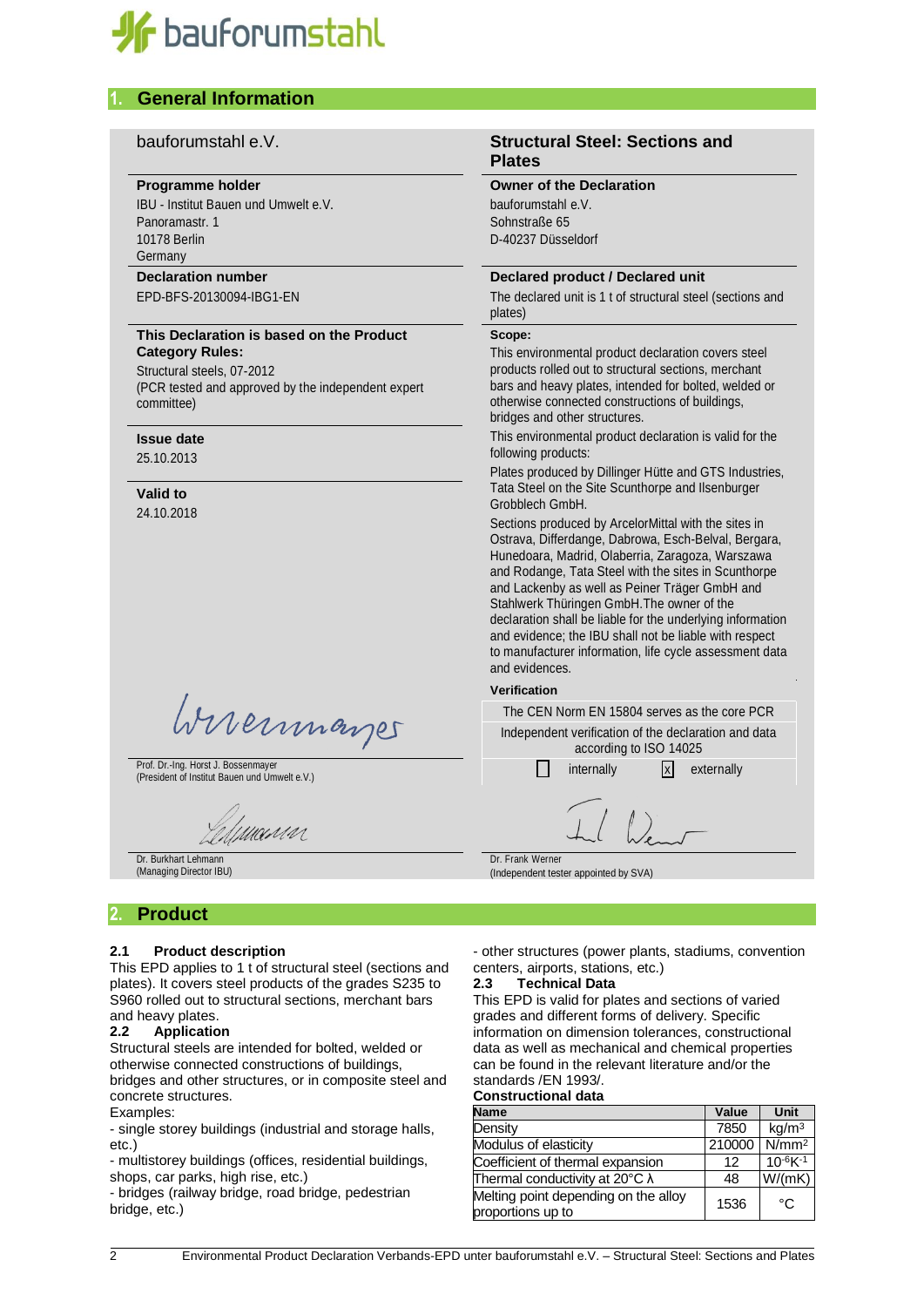

Shear modulus 81000 N/mm<sup>2</sup>

#### **2.4 Placing on the market / Application rules**

For the placing on the market in the European Union the Regulation (EU) No 305/2011 applies. Products need a Declaration of Performance taking into consideration the harmonized product standard /EN 10025/.

Further product standards: /ASTM A36/, /A572/, /A992/, /A913/, /A283/, /A514/, /A573/, /A588/, /A633/, /A709/ and /ASTM 1066/

For the application and use national provisions apply.

Fabrication standards: /EN 1090/, /AISC/, /AWS/

Application standards: /EN 1993 Eurocode 3/, /EN 1994 Eurocode 4/, /AISC/.

Quality control: /ISO 9001/ Monitoring according to the product standards, e.g. /EN 10025, Part 1/.

#### **2.5 Delivery status**

The dimensions of the declared products may vary according to the intended application.

#### **2.6 Base materials / Ancillary materials**

Structural steels are non-or low-alloy steel products whose carbon content is between 0 and 0.6%. Iron is the main component of steel sections and plates. The content of other elements is significantly less. The exact chemical composition varies depending on the steel grade and is characterized in the product standards listed in 2.4.

Auxiliary materials:

A. For the production route "blast furnace with basic oxygen furnace": coking coal, coal, lime

B. For the production route "electric arc furnace": lime For both production routes:

aluminum, ferro alloys (ferro silocon, ferro manganese, ferro-nickel, ferro niobium, ferro vanadium, ferro titanium)

The rates of these additives are depending on the steel grade.

#### **2.7 Manufacture**

In the integrated steel production route iron ore, (typical mix based on ferro-oxides Fe2O3) coke breeze, circulating components and other additives are mixed and sintered in preparation for being fed into the blast furnace together with coking coke, the reducing agent. Also pellets and / or lump may be used.

The pig iron produced in the blast furnace is transferred into the basic oxygen furnace. In this vessel, the iron is converted into steel by lowering the carbon content of the iron by blowing oxygen into the melt (exothermic reaction). For temperature control, scrap (up to 35%) is added to the melt.

In the electric steel production route scrap is molten in an electric arc furnace to obtain liquid steel. Refining (lowering of sulphur, phosphorous and other tramp elements) and alloying (e.g. about 1% Mn, 0.2% Si) and / or micro-alloying (e.g. about 0.01% V) is applied to give the requested characteristics to the steel.

At the end of the steelmaking process, the liquid steel is transformed into a semi finished product in a continuous casting machine, or in special cases, poured into ingot molds to form blocks.

The semi-product (slab, beam-blank, bloom or billet) is hot-rolled into the final product dimensions (heavy

plate, wide flats, H-shape, I-shape, U-shape, L- shape and other merchant bars).

Quality control: /ISO 9001/ Monitoring according to the product standards, e.g. /EN 10025, Part 1/.

#### **2.8 Environment and health during manufacturing**

No measures relating to safety, health and environment protecting during the manufacturing process extending beyond national guidelines are required.

#### **2.9 Product processing/Installation**

Processing recommendations:

Planning, processing, implementation and intended use of section and plate constructions have to be carried out depending on the respective applications according to the generally recognized rules of engineering and manufacturer's recommendations. The standards of /EN 1993/ and /EN 1994/ (EUROCODE EC3 and EC4) apply to the design of steel structures and composite steel and concrete structures. They include the requirements regarding serviceability, bearing capacity, durability and fire resistance of steel structures (EC3) and composite steel and concrete structures (EC4).

The Standard Parts 1+2 of EN 1090 apply to the execution of steel structures and include the requirements for factory production control. In addition, the European Standards will work in connection with national amendments, national instructions, guidelines and publications, as well as legal provisions.

Regarding transport and storage of sections and plates, the generally accepted requirements for securing loads have to be observed.

Instruction details of the manufacturer based on verified standards and guidelines regarding welding, galvanizing as well as hot and cold forming are to be observed in every case.

Occupational safety / Environmental protection: When processing/using steel sections and plates pursuant to the generally recognized rules of engineering there are no measures to be taken which are going beyond the public occupational health and safety.

The processing/using of steel sections and plates pursuant to the generally recognized rules of engineering does not release substantial environmental pollutants. Particular measures to protect the environment are not required. Residual material:

During processing residual pieces as well as turnings are to be separately collected. This scrap steel is entirely recycled by melting and producing new steel products.

#### **2.10 Packaging**

Structural steels are delivered unpacked.

#### **2.11 Condition of use**

Structural steels are non- /low-alloyed steel products generated by alloying iron with other metals and nonmetals (esp. carbon). Iron is the main component of steel sections and plates. The components are listed under chapter 2.6 "Base materials". During usage no changes in material composition shall occur.

#### **2.12 Environment and health during use**

The intended use of sections and plates does not hazard health or environment in any known way.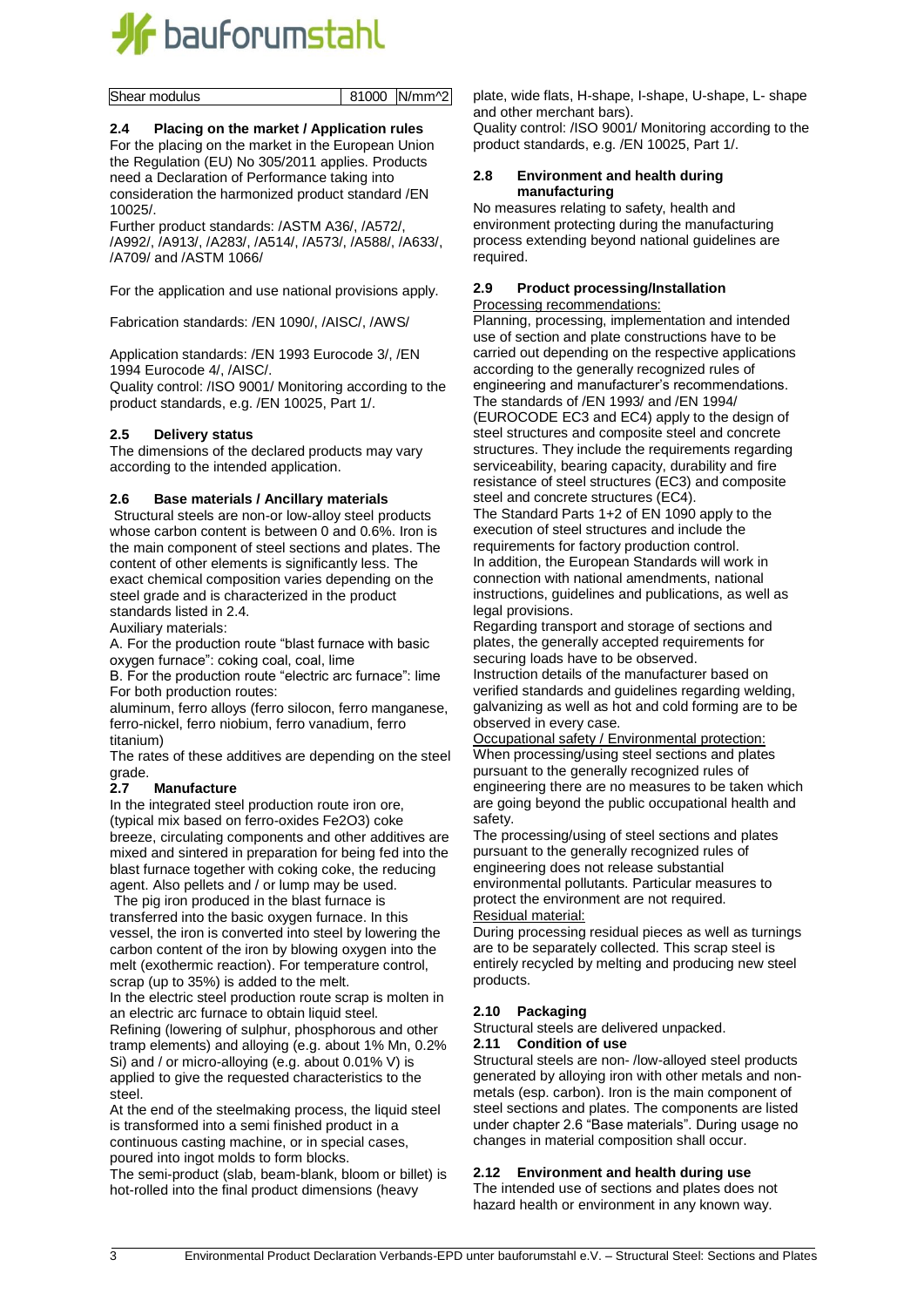

#### **2.13 Reference service life**

A reference service life for structural steel as sections and plates is not declared. As construction products with many different applications, the purpose, possible corrosion protection and adequate maintenance are decisive for service life.

#### **2.14 Extraordinary effects**

#### **Fire**

The material is class A1, i.e. not flammable per EN 13501.

The material doesn't emit fumes or fire-gases.

The critical temperature for the integrity of the structure is substantially depending on component loading and restraining conditions.

**Fire safety**

| <b>Name</b>                                 | Value |
|---------------------------------------------|-------|
| Building material class acc. DIN EN 13501-1 |       |

#### **Water**

Steel is stable to water, insoluble and does not emit substances in water. In case of flooding no impacts are to be expected.

Steel can corrode in the presence of oxygen in the water (= slow oxidation).

#### **Mechanical destruction**

Thanks to the ductility of steel, steel-structures react resilient in the event of unforeseeable mechanical destruction: In case of tensile load necking will occur before cracking. In case of lasting high compression

#### **3. LCA: Calculation rules**

#### **3.1 Declared Unit**

The declaration refers to the functional unit of 1 t of Structural Steel: Sections and plates as specified in Part B requirements on the EPD for Structural Steel. The LCA is calculated based on averaged volume production data of the contributing plants.

#### **Declared unit**

| <b>Name</b>               | Value | Unit              |
|---------------------------|-------|-------------------|
| Declared unit             |       |                   |
| Density                   | 7850  | kq/m <sup>3</sup> |
| Conversion factor to 1 kg | 0.001 |                   |

#### **3.2 System boundary**

Type of the EPD: cradle to gate - with Options The following processes were considered in the product stages **Modules A1-A3** of the structural steel production:

The provision of resources, additives and energy

- · Transport of resources and additives to the
- production site

Production process on site including energy, production of additives, disposal of production residues, consideration of related emissions, and recycling of production scrap.

Steel scrap is assumed to reach end of waste following a sorting and shredding process that takes place at demolition sites or waste processing facilities. **Module D** Reuse and recycling of structural steel at End-of-Life.

load, components of steel may buckle or bulge. No splintering or breaking edges shall result.

#### **2.15 Re-use phase**

#### General:

Sections and plates of steel are recyclable by 100%. Thanks to the magnetic properties of steel, 99% of the used steel is regained after dismantling /European Commission Technical Steel Research/. Reuse:

Sections and plates can be reused. Currently, around 11% of the products are re-used after dismantling. Recycling:

Sections and plates can be recycled without any problems after dismantling. Currently, around 88% of the products are used for closed-loop recycling. Data from industry estimates based on the following (internal) source: /European Commission Technical Steel Research/.

#### **2.16 Disposal**

Due to its high value as a resource, steel scrap is not disposed of, but instead in a well established cycle fed to reuse or recycling. However, in case of dumping due to collection loss no environmental impacts are expected.

Waste code according to European Waste Catalogue (EWC):

17 04 05 - iron and steel

#### **2.17 Further information**

Additional information on structural steel and constructing with steel can be obtained from bauforumstahl e.V. (www.bauforumstahl.de).

#### **3.3 Estimates and assumptions**

For all Input- and Output materials the actual transport distances were applied or assumptions were taken.

#### **3.4 Cut-off criteria**

All information from the data collection process has been considered, covering all used and registered materials, thermal energy, electrical energy and diesel consumption. Measurement of on-site emissions took place and those emissions were considered. The specific emissions that are linked to the provision of thermal and electrical energy are considered in the specific processes.

Data for different sites were cross-checked with one another to identify potential data gaps. No processes, materials or emissions that are known to make a significant contribution to the environmental impact of the products studied have been omitted. On this basis, there is no evidence to suggest that input or outputs contributing more than 1% to the overall mass or energy of the system or that are environmentally significant have been omitted.

It can be assumed, that all excluded flows contribute less than 5% to the impact assessment categories. The manufacturing of required machinery and other infrastructure is not considered in the LCA.

#### **3.5 Background data**

As a general rule, specific data derived from specific production processes or average data derived from specific production processes shall be the first choice as a basis for calculating an EPD.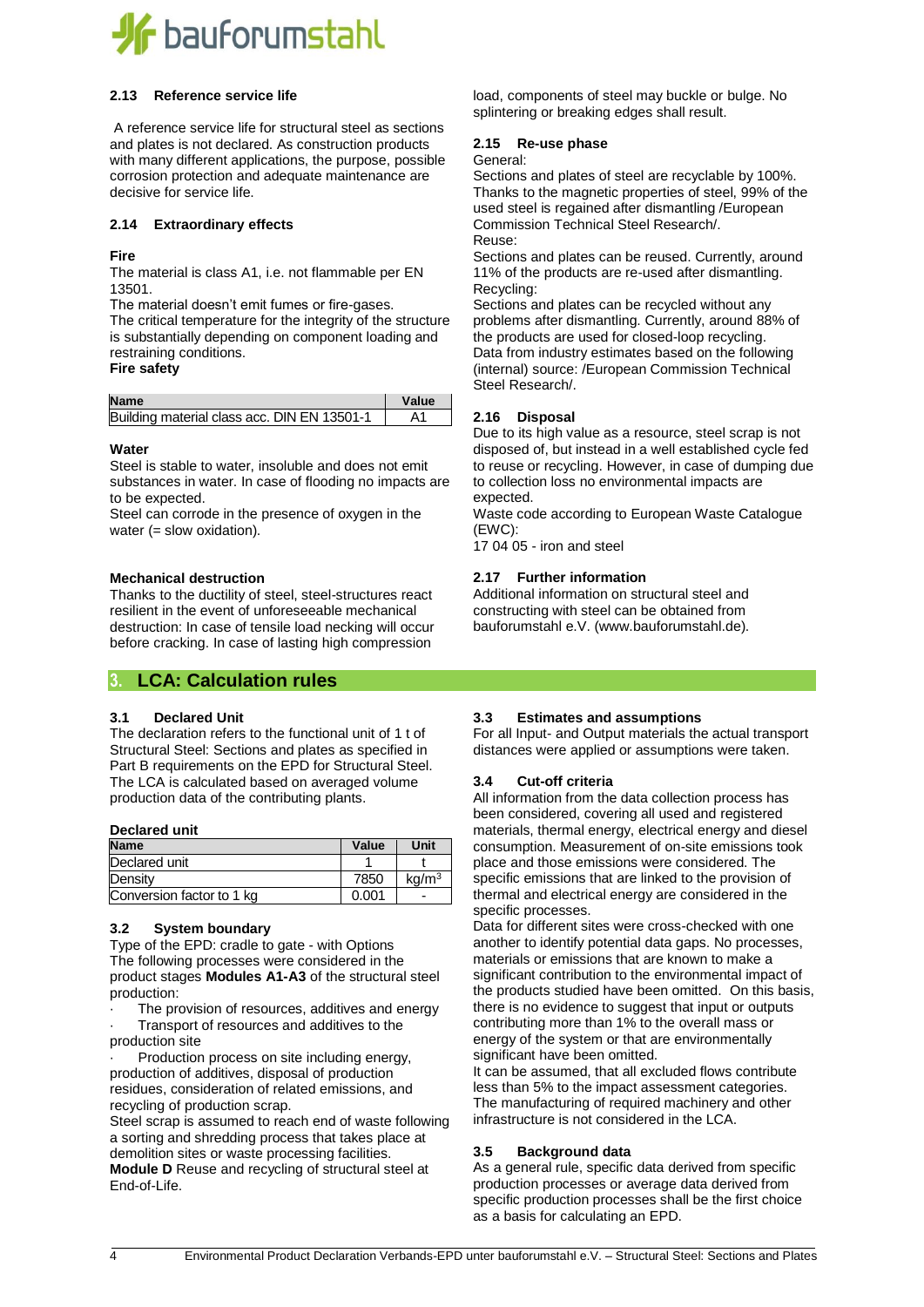

For life cycle modeling of the considered products, the GaBi 6 Software System for Life Cycle Engineering, developed by PE INTERNATIONAL AG, is used /GaBi 6 2013/. The GaBi-database contains consistent and documented datasets which can viewed in the online GaBi-documentation /GaBi 6 2013D/.

To ensure comparability of results in the LCA, the basic data of GaBi database were used for energy, transportation and auxiliary materials.

#### **3.6 Data quality**

All relevant background datasets are taken from the GaBi 6 software database. The last revision of the used data sets took place less than 8 years ago. The study is based on high quality data.

#### **3.7 Period under review**

The considered primary data for the input and output of energy and materials were collected in the year 2011/12.

#### **3.8 Allocation**

The allocation method used here was developed by the *Worldsteel* Association and *EUROFER* to be in line with /EN 15804/. The methodology is based on

physical allocation and takes account of the manner in which changes in inputs and outputs affect the production of co-products. The method also takes account of material flows that carry specific inherent properties. This method is deemed to provide the most representative partitioning of the processes involved. Economic allocation was considered, as slag is considered a low-value co-product under /EN 15804/, however, as neither hot metal nor slag are tradable products upon leaving the BF, economic allocation would most likely be based on estimates. Similarly BOF slag must undergo processing before being used as a clinker or cement substitute . *Worldsteel* and *EUROFER* also highlights that companies purchasing and processing slag work on long-term contracts which do not follow regular market dynamics of supply and demand.

#### **3.9 Comparability**

Basically, a comparison or an evaluation of EPD data is only possible if all the data sets to be compared were created according to EN 15804 and the building context, respectively the product-specific characteristics of performance, are taken into account.

#### **4. LCA: Scenarios and additional technical information**

Since only Module A1-A3 and Module D are declared in the EPD, only additional technical Information for Module D is given.

#### **Reuse, recovery- and recyclingpotential (D)**

| - -         |       |      |
|-------------|-------|------|
| <b>Name</b> | Value | Unit |
| Recovery    | 99    | %    |
| Recycling   | 88    | %    |
| Reuse       | 11    | %    |
| Loss        |       | %    |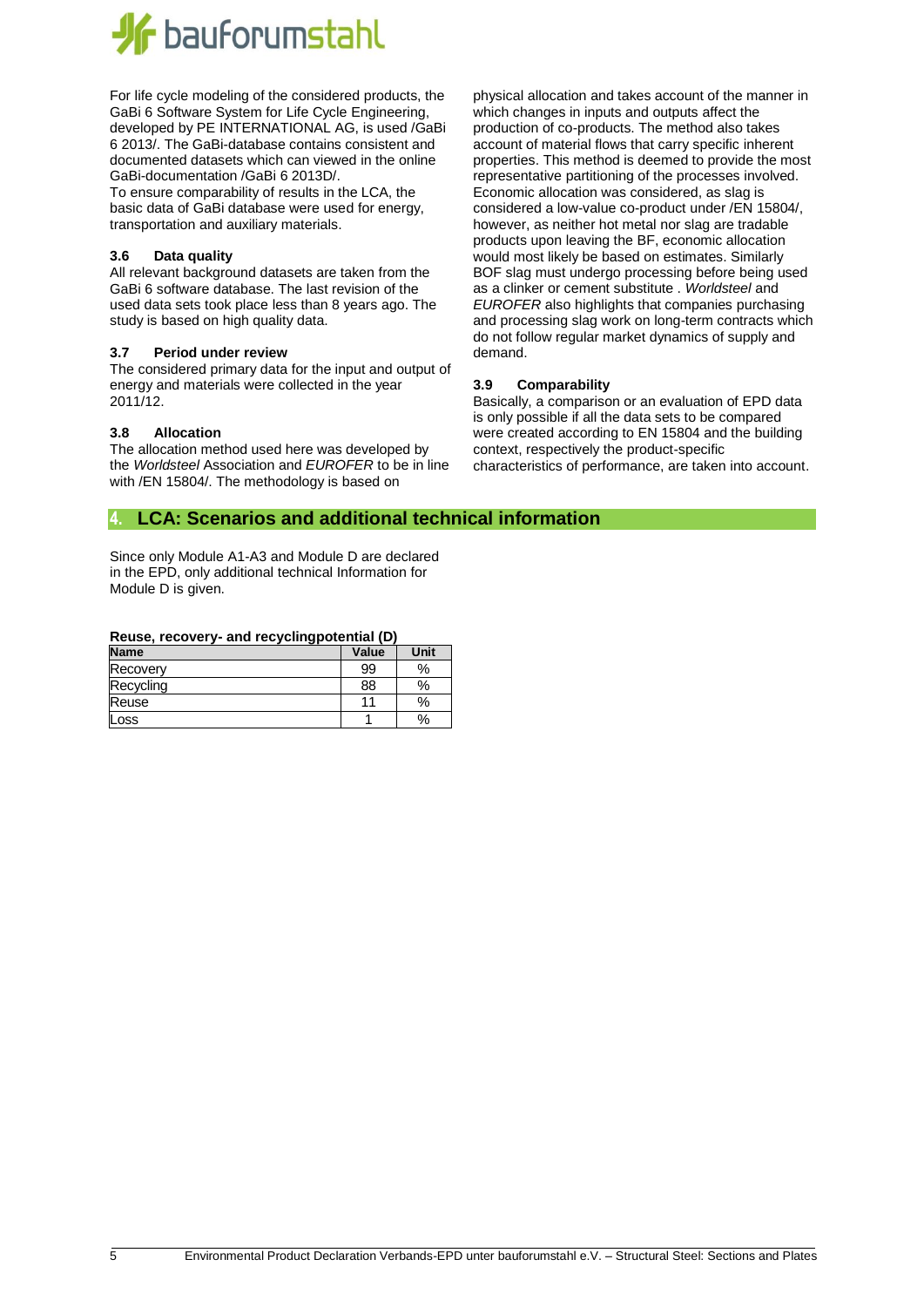

## **5. LCA: Results**

|                                                             | DESCRIPTION OF THE SYSTEM BOUNDARY (X = INCLUDED IN LCA; MND = MODULE NOT DECLARED)<br><b>CONSTRUCTI</b><br>ON PROCESS<br>PRODUCT STAGE<br><b>USE STAGE</b><br><b>STAGE</b> |               |                                                               |            |                                                                                                               |              |            | <b>END OF LIFE STAGE</b>                                                  |                                         |                           | <b>BENEFITS AND</b><br><b>LOADS</b><br><b>BEYOND THE</b><br><b>SYSTEM</b><br><b>BOUNDARYS</b> |                               |                |                         |                               |                                               |  |
|-------------------------------------------------------------|-----------------------------------------------------------------------------------------------------------------------------------------------------------------------------|---------------|---------------------------------------------------------------|------------|---------------------------------------------------------------------------------------------------------------|--------------|------------|---------------------------------------------------------------------------|-----------------------------------------|---------------------------|-----------------------------------------------------------------------------------------------|-------------------------------|----------------|-------------------------|-------------------------------|-----------------------------------------------|--|
| Raw material<br>Supply                                      | Transport                                                                                                                                                                   | Manufacturing | Transport from the<br>gate to the site                        | Assembly   | Jse                                                                                                           | Maintenance  | Repair     | Replacement <sup>1)</sup>                                                 | Refurbishment <sup>1)</sup>             | Operational energy<br>use | Operational water<br>use                                                                      | De-construction<br>demolition | Transport      | Waste processing        | Disposal                      | Recovery-<br>Recycling<br>potential<br>Reuse- |  |
| A1                                                          | A <sub>2</sub>                                                                                                                                                              | A3            | A4                                                            | A5         | <b>B1</b>                                                                                                     | <b>B2</b>    | <b>B3</b>  | <b>B4</b>                                                                 | <b>B5</b>                               | <b>B6</b>                 | <b>B7</b>                                                                                     | C <sub>1</sub>                | C <sub>2</sub> | C <sub>3</sub>          | C <sub>4</sub>                | D                                             |  |
| X                                                           | X                                                                                                                                                                           | X             | <b>MND</b>                                                    | <b>MND</b> | <b>MND</b>                                                                                                    | <b>MND</b>   | <b>MND</b> | <b>MND</b>                                                                | <b>MND</b>                              | <b>MND</b>                | <b>MND</b>                                                                                    | <b>MND</b>                    | <b>MND</b>     | <b>MND</b>              | <b>MND</b>                    | $\mathsf{X}$                                  |  |
|                                                             |                                                                                                                                                                             |               |                                                               |            |                                                                                                               |              |            | <b>ESULTS OF THE LCA - ENVIRONMENTAL IMPACT: 1 tonne structural steel</b> |                                         |                           |                                                                                               |                               |                |                         |                               |                                               |  |
|                                                             |                                                                                                                                                                             |               | Parameter                                                     |            |                                                                                                               |              |            | Unit                                                                      |                                         |                           | A1 - A3                                                                                       |                               |                | D                       |                               |                                               |  |
|                                                             |                                                                                                                                                                             |               | Global warming potential                                      |            |                                                                                                               |              |            | [kg $CO2$ -Eq.]                                                           |                                         |                           | 1735                                                                                          |                               |                | $-959$                  |                               |                                               |  |
|                                                             |                                                                                                                                                                             |               | Acidification potential of land and water                     |            | Depletion potential of the stratospheric ozone layer                                                          |              |            | [kg CFC11-Eq.]<br>1.39E-7<br>$[kg$ SO <sub>2</sub> -Eq.]<br>3.52          |                                         |                           |                                                                                               |                               |                | 6.29E-9<br>$-1.32$      |                               |                                               |  |
|                                                             |                                                                                                                                                                             |               | Eutrophication potential                                      |            |                                                                                                               |              |            | [kg (PO <sub>4</sub> ) <sup>3</sup> - Eq.]<br>3.7E-1                      |                                         |                           |                                                                                               |                               |                | $-1.26E - 1$            |                               |                                               |  |
|                                                             |                                                                                                                                                                             |               |                                                               |            | Formation potential of tropospheric ozone photochemical oxidants                                              |              |            | [kg Ethen Eq.]<br>6.98E-1                                                 |                                         |                           |                                                                                               |                               | $-4.14E-1$     |                         |                               |                                               |  |
|                                                             |                                                                                                                                                                             |               |                                                               |            | Abiotic depletion potential for non fossil resources<br>Abiotic depletion potential for fossil resources      |              |            |                                                                           | [kg Sb Eq.]<br>2.85E-4<br>[MJ]<br>17000 |                           |                                                                                               |                               |                | $-1.11E - 4$<br>$-7450$ |                               |                                               |  |
|                                                             |                                                                                                                                                                             |               |                                                               |            |                                                                                                               |              |            | RESULTS OF THE LCA - RESOURCE USE: 1 tonne structural steel               |                                         |                           |                                                                                               |                               |                |                         |                               |                                               |  |
|                                                             |                                                                                                                                                                             |               |                                                               |            |                                                                                                               |              |            |                                                                           |                                         |                           |                                                                                               |                               |                |                         |                               |                                               |  |
|                                                             |                                                                                                                                                                             |               | Parameter                                                     |            |                                                                                                               |              |            | Unit<br>A1 - A3                                                           |                                         |                           |                                                                                               |                               |                | D                       |                               |                                               |  |
|                                                             |                                                                                                                                                                             |               |                                                               |            | Renewable primary energy as energy carrier                                                                    |              |            | [MJ]                                                                      | 840                                     |                           |                                                                                               |                               |                | 92.4                    |                               |                                               |  |
|                                                             |                                                                                                                                                                             |               |                                                               |            | Renewable primary energy resources as material utilization<br>Total use of renewable primary energy resources |              |            | [MJ]<br>[MJ]                                                              | $\overline{0}$<br>840                   |                           |                                                                                               |                               |                | $\overline{0}$<br>92.4  |                               |                                               |  |
|                                                             |                                                                                                                                                                             |               |                                                               |            | Non renewable primary energy as energy carrier                                                                |              |            | [MJ]                                                                      | 17800                                   |                           |                                                                                               |                               |                | $-7210$                 |                               |                                               |  |
|                                                             |                                                                                                                                                                             |               |                                                               |            | Non renewable primary energy as material utilization                                                          |              |            | [MJ]                                                                      | 0                                       |                           |                                                                                               |                               |                | $\overline{0}$          |                               |                                               |  |
|                                                             |                                                                                                                                                                             |               |                                                               |            | Total use of non renewable primary energy resources                                                           |              |            | [MJ]                                                                      | 17800                                   |                           |                                                                                               |                               |                | $-7210$                 |                               |                                               |  |
|                                                             |                                                                                                                                                                             |               | Use of secondary material<br>Use of renewable secondary fuels |            |                                                                                                               |              |            | 618<br>[kg]<br>$1.75E-1$<br>[MJ]                                          |                                         |                           |                                                                                               |                               |                | 375<br>$-5.29E - 2$     |                               |                                               |  |
|                                                             |                                                                                                                                                                             |               |                                                               |            | Use of non renewable secondary fuels                                                                          |              |            | [MJ]                                                                      | 1.7                                     |                           |                                                                                               |                               |                | $-0.461$                |                               |                                               |  |
|                                                             |                                                                                                                                                                             |               | Use of net fresh water                                        |            |                                                                                                               |              |            | 2.65<br>$\lceil m^3 \rceil$                                               |                                         |                           |                                                                                               |                               |                | $-0.275$                |                               |                                               |  |
|                                                             |                                                                                                                                                                             |               |                                                               |            |                                                                                                               |              |            | <b>RESULTS OF THE LCA - OUTPUT FLOWS AND WASTE CATEGORIES:</b>            |                                         |                           |                                                                                               |                               |                |                         |                               |                                               |  |
|                                                             | tonne structural steel                                                                                                                                                      |               |                                                               |            |                                                                                                               |              |            |                                                                           |                                         |                           |                                                                                               |                               |                |                         |                               |                                               |  |
| Parameter                                                   |                                                                                                                                                                             |               |                                                               |            | Unit                                                                                                          | $A1 - A3$    |            |                                                                           |                                         | D                         |                                                                                               |                               |                |                         |                               |                                               |  |
| Hazardous waste disposed                                    |                                                                                                                                                                             |               |                                                               |            | [kg]                                                                                                          |              | 2.79E-1    |                                                                           |                                         |                           | $-2.24E - 1$                                                                                  |                               |                |                         |                               |                                               |  |
| Non hazardous waste disposed<br>Radioactive waste disposed  |                                                                                                                                                                             |               |                                                               |            |                                                                                                               | [kg]<br>[kg] |            | 51.9<br>$3.15E - 1$                                                       |                                         |                           | $-26.3$<br>$9.9E - 2$                                                                         |                               |                |                         |                               |                                               |  |
| Components for re-use                                       |                                                                                                                                                                             |               |                                                               |            | [kg]                                                                                                          |              |            | 0                                                                         |                                         |                           |                                                                                               | 0                             |                |                         |                               |                                               |  |
| Materials for recycling                                     |                                                                                                                                                                             |               |                                                               |            |                                                                                                               | [kg]         |            |                                                                           | $\overline{0}$                          |                           |                                                                                               |                               | $\overline{0}$ |                         |                               |                                               |  |
| Materials for energy recovery<br>Exported electrical energy |                                                                                                                                                                             |               |                                                               |            |                                                                                                               | [kg]         |            | $\mathbf 0$                                                               |                                         |                           | $\overline{0}$                                                                                |                               |                |                         |                               |                                               |  |
|                                                             |                                                                                                                                                                             |               |                                                               |            |                                                                                                               |              |            | [MJ]<br>[MJ]                                                              |                                         |                           | $\mathbf 0$<br>$\overline{0}$                                                                 |                               |                |                         | $\mathbf 0$<br>$\overline{0}$ |                                               |  |
| Exported thermal energy                                     |                                                                                                                                                                             |               |                                                               |            |                                                                                                               |              |            |                                                                           |                                         |                           |                                                                                               |                               |                |                         |                               |                                               |  |

### **6. LCA: Interpretation**

This chapter contains an interpretation of the Life Cycle Impact Assessment categories with regards to the functional unit. It focuses on the dominant contributions during the production process.

For Ozon Creation Potential (POCP), production has an impact share of around 62% while for Eutrophication Potential (EP), the impact share is around 75%, with other categories between these two values. The outlier is ODP where the production stage has a share of almost 95%. For all the considered impact categories, besides ODP, a credit can be given for the end-of-life phase.

The main contributors to ODP are R11- (trichlorofluoromethane) and R114- (dichlorotetrafluoroethane), both of which are

emissions from the pre-chains of power generation processes, in particular nuclear power generation where haloalkanes are used in cooling processes. ODP is therefore related to power consumption, especially the nuclear share of the grid mix. In the primary Blast Furnace with basic oxygen furnace (BF/BOF) Route fossil fuels, particularly hard coal, are used as the main energy carrier, whereas in the scrapdominated electric arc furnace (EAF) route electrical energy is the main energy source. The lack of a credit for ODP is explained by the fact that the EAF process used for crediting in the end-of-life phase has high power consumption, including a proportion from nuclear power and this ultimately leads to an additional load in Module D.

The following picture shows the relative contribution of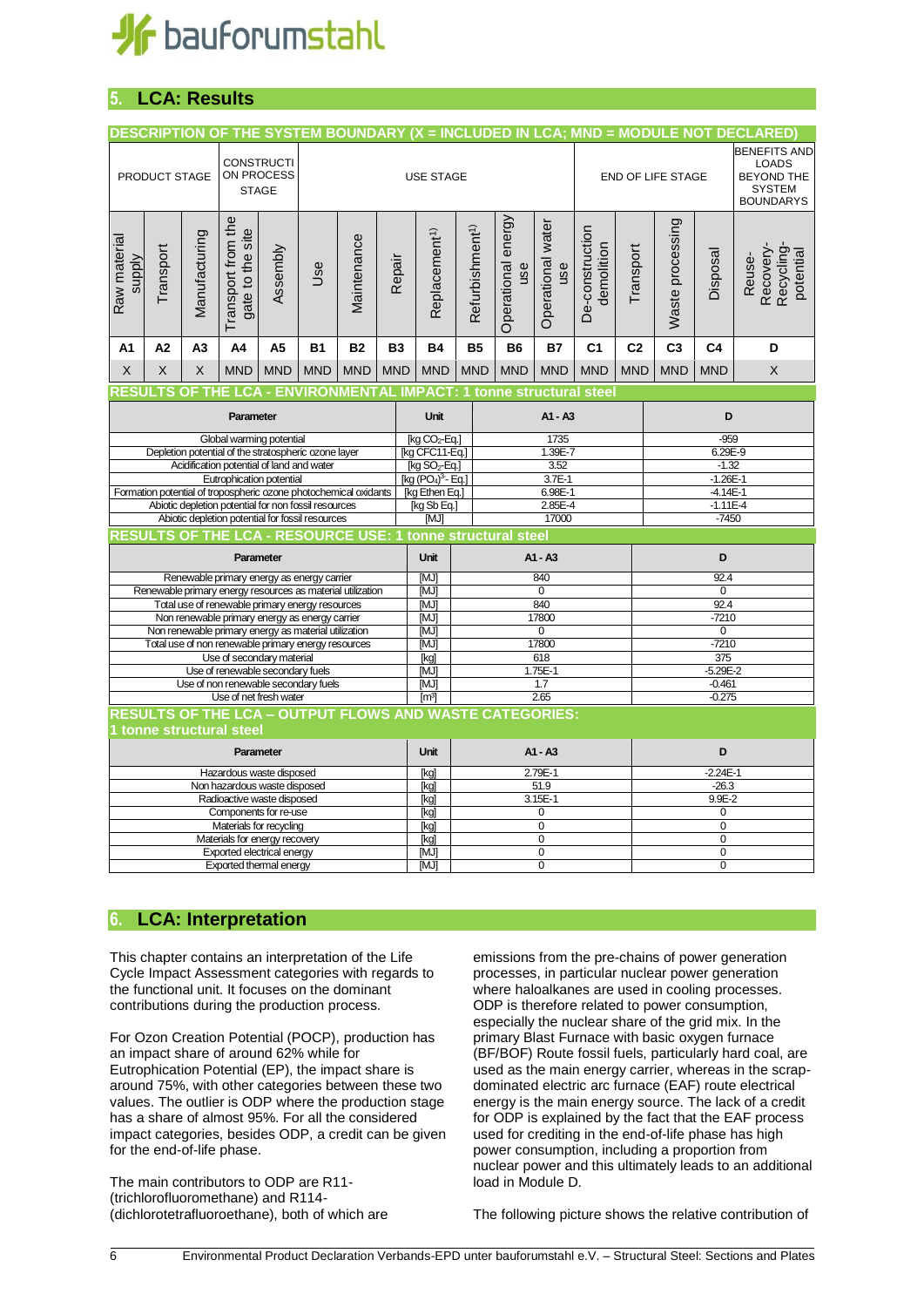## **If** bauforumstahl

the Product stage according to PCR Part A /IBU 2011/ (Module A1-A3) and the Benefits and loads beyond the product system boundary (Module D)





Module A2 is not visible due to the very low contributions to each impact assessment category.

The Gobal Warming Potential (GWP) is dominated by on-site emissions associated with steelmaking processes and the production of ancillary materials/pre-products. The overall share for these processes is about 42%.

POCP is also dominated by on-site emissions and the production of ancillary materials/pre-products with a share of about 45%.

The Acidifiaction Potential (AP) is strongly dominated by the extraction and processing of raw materials and the generation of electricity, steam and heat from primary energy resources, including extraction, refining and transport, with module A1 having a total share of about 58%.

Similarly the EP is also strongly dominated by the extraction and processing of raw materials and the generation of electricity, steam and heat from primary energy resources, including extraction, refining and transport (Module A1) with a share of about 50%.

The Abiotic Depletion (elements) is dominated by the provision of auxiliary material e.g. dolomite. This is due to the fact, that the characterization factor in the CML-Methodology for dolomite is higher than metallic or mineral resources, for example iron ore.

The Abiotic Depletion Potential (fossil) is strongly dominated by the extraction and processing of raw materials and the generation of electricity, steam and heat from primary energy resources, including extraction, refining and transport (Module A1).

Total use of renewable primary energy carrier (PERT) and total use of non renewable primary energy (PENRT) are dominated by the extraction and processing of raw materials and the generation of electricity, steam and heat from primary energy resources, including extraction, refining and transport (Module A1).

For PERT module D shows a positive contribution of the Credit. This results in an additional burden from the "value of scrap", comparable to the effect for ODP. This is caused by the different energy sources for the primary and secondary route. In the primary BF/BOF route fossil fuels, particularly hard coal, are used as the main energy carrier, whereas in the scrapdominated EAF route electrical energy is the main energy source. The energy mix used in the secondary route contains a certain share of regenerative energy dependent on the grid mix. The lack of a credit for PERT is explained by the fact that the EAF process used for crediting in the end-of-life phase has high power consumption, including a proportion from regenerative power and this ultimately leads to an additional load in Module D. Overall the share of regenerative energy used is very low.

In general, the main contribution to primary energy in the BF/BOF route comes from the use of coal/coke as an energy and carbon source. For the EAF route, the provision of electrical energy is the main contributor.

The most significant emissions for AP and EP in the BF/BOF-Route steel making process are NOx and SOx from the sinter process. For the EAF route the main contribution comes from the provision of electrical energy.

The most significant source of emissions contributing to POCP is the BOF steel making process (BF/BOF-Route). For EAF steelmaking the main contribution comes from the provision of electrical energy.

Secondary materials are used in both steel making processes, although the BF/BOF route is mostly primary while scrap is the input to the EAF route.

Radioactive waste comes from the provision of electrical energy, especially from the share of nuclear power in the grid mix. Non-hazardous wastes include overburden and tailings. Hazardous waste for deposition is produced in small amounts during production.

#### **7. Requisite evidence**

This EPD covers semi-finished structural steel of hotrolled construction products. Further processing and fabrication depends on the intended application. Therefore further documentation is not applicable.

#### **7.1 Weathering performance**

The rusting rate of unalloyed steel is depending on the position of the component and the conditions of the

surrounding atmosphere (corrosivity categories according to /EN ISO 12944-2/). If required, the surfaces of fabricated structural

components are usually protected with anticorrosion material in order to prevent any direct contact with the atmosphere. The weathering of this protection is depending on the used protection system.

#### **8. References**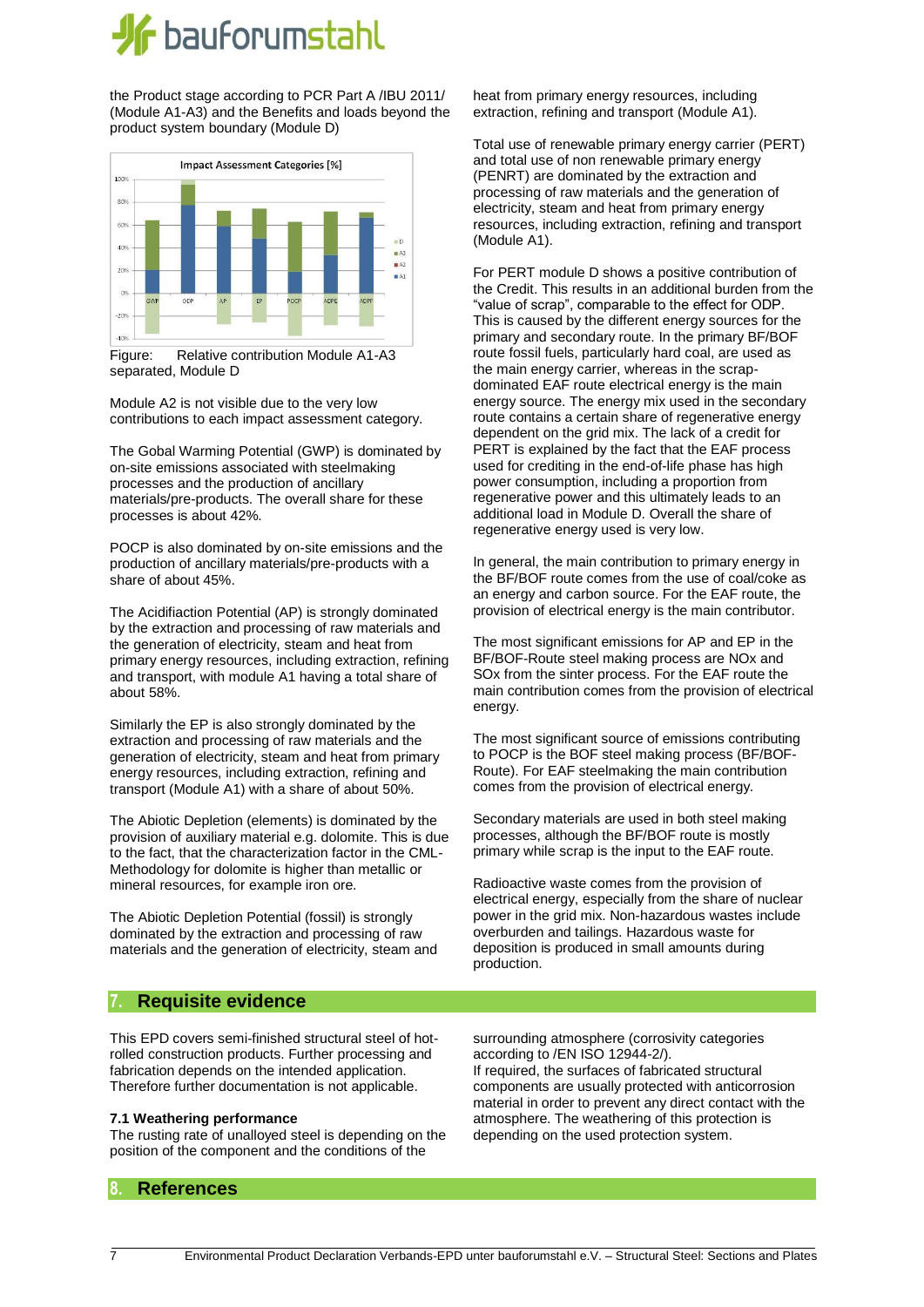# **If** bauforumstahl

#### **Institut Bauen und Umwelt 2011**

Institut Bauen und Umwelt e.V., Berlin (pub.): Generation of Environmental Product Declarations (EPDs);

#### **General principles**

for the EPD range of Institut Bauen und Umwelt e.V. (IBU), 2013-04 [www.bau-umwelt.de](http://www.bau-umwelt.de/)

#### **PCR 2011, Part A**

Institut Bauen und Umwelt e.V., Königswinter (pub.): Product Category Rules for Construction Products from the range of Environmental Product Declarations of Institut Bauen und Umwelt (IBU), Part A: Calculation Rules for the Life Cycle Assessment and Requirements on the Background Report. April 2013 [www.bau-umwelt.de](http://www.bau-umwelt.de/)

#### **ISO 14025**

DIN EN ISO 14025:2011-10: Environmental labels and declarations — Type III environmental declarations — Principles and procedures

#### **EN 15804**

EN 15804:2012-04: Sustainability of construction works — Environmental Product Declarations — Core rules for the product category of construction products

**EN 1993-1-1:2010-12**, Eurocode 3: Design of steel structures - Part 1-1: General rules and rules for buildings; German version EN 1993-1-1:2005 + AC:2009

**EN ISO 12944-2:1998-07**, Paints and varnishes - Corrosion protection of steel structures by protective paint systems - Part 2: Classification of environments **EN ISO 14001:2009-11**, Environmental management systems - Requirements with guidance for use **EN 10025:2005-2**, Hot rolled products of structural steels

**EN 1090:2009**, Execution of steel structures and aluminium structures

**EN 13501:2010-1**, Fire classification of construction products and building elements

**DIN 18800-7:2008**, Welding of steel structures **ASTM A 36:2008**, Standard specification for carbon structural steel

**ASTM A 283:2012**, Standard Specification for Low and Intermediate Tensile Strength Carbon Steel Plates **ASTM A514:2009**, Standard Specification for High-

Yield-Strength, Quenched and Tempered Alloy Steel Plate, Suitable for Welding

**ASTM A572:2012**, Standard Specification for High-Strength Low-Alloy Columbium-Vanadium Structural Steel

**ASTM A573:2009**, Standard Specification for Structural Carbon Steel Plates of Improved Toughness **ASTM A588:2010**, Standard Specification for High-Strength Low-Alloy Structural Steel, up to 50 ksi [345 MPa] Minimum Yield Point, with Atmospheric Corrosion Resistance

**ASTM A633:2011**, Standard Specification for Normalized High-Strength Low-Alloy Structural Steel Plates

**ASTM A709:2011**, Standard Specification for Structural Steel for Bridges

**ASTM A913:2007**, Standard specification for highstrength low-alloy steel shapes of structural quality, produced by quenching and self-tempering process (QST)

**ASTM A992:2011**, Standard specification for structural steel shapes

**ASTM A1066:2011**, Standard Specification for High-Strength Low-Alloy Structural Steel Plate Produced by Thermo-Mechanical Controlled Process (TMCP) **AWS D1.1:2010**, Structural Welding Code – Steel **AISC 303-05,** Code of Standard Practice for Steel Buildings and Bridges

**AVV,** Verordnung über das Europäische

Abfallverzeichnis (Abfallverzeichnis-Verordnung – AVV): Abfallverzeichnis-Verordnung vom 10. Dezember 2011 (BGBI I S. 3379), die zuletzt durch Artikel 5 Absatz 22 des Gesetzes vom 24. Februar

2012 (BGBI. I S. 212) geändert worden ist.

**EN 1993:2010-12/ Eurocode 3**, Design of steel structures

**EN 1994:2010-12 / Eurocode 4**, Design of composite steel and concrete structures

**ANSI/AISC 360-10**, Specification for Structural Steel Buildings

**GaBi 6 Software**, GaBi 6. Software and Databasis for Life Cycle Engineering. LBP, University of Stuttgart und PE International, 2013.

#### **GaBi 6 Documentation**

GaBi 6: Documentation of the GaBi datasets for Life Cycle Engineering. LBP, Universitity of Stuttgart and PE International, 2011. http://documentation.gabisoftware.com

**European Commission Technical Steel Research**,

Sansom, M. and Meijer, J.: Life-cycle assessment (LCA) for steel construction, European Commission technical steel research,. 2001-12